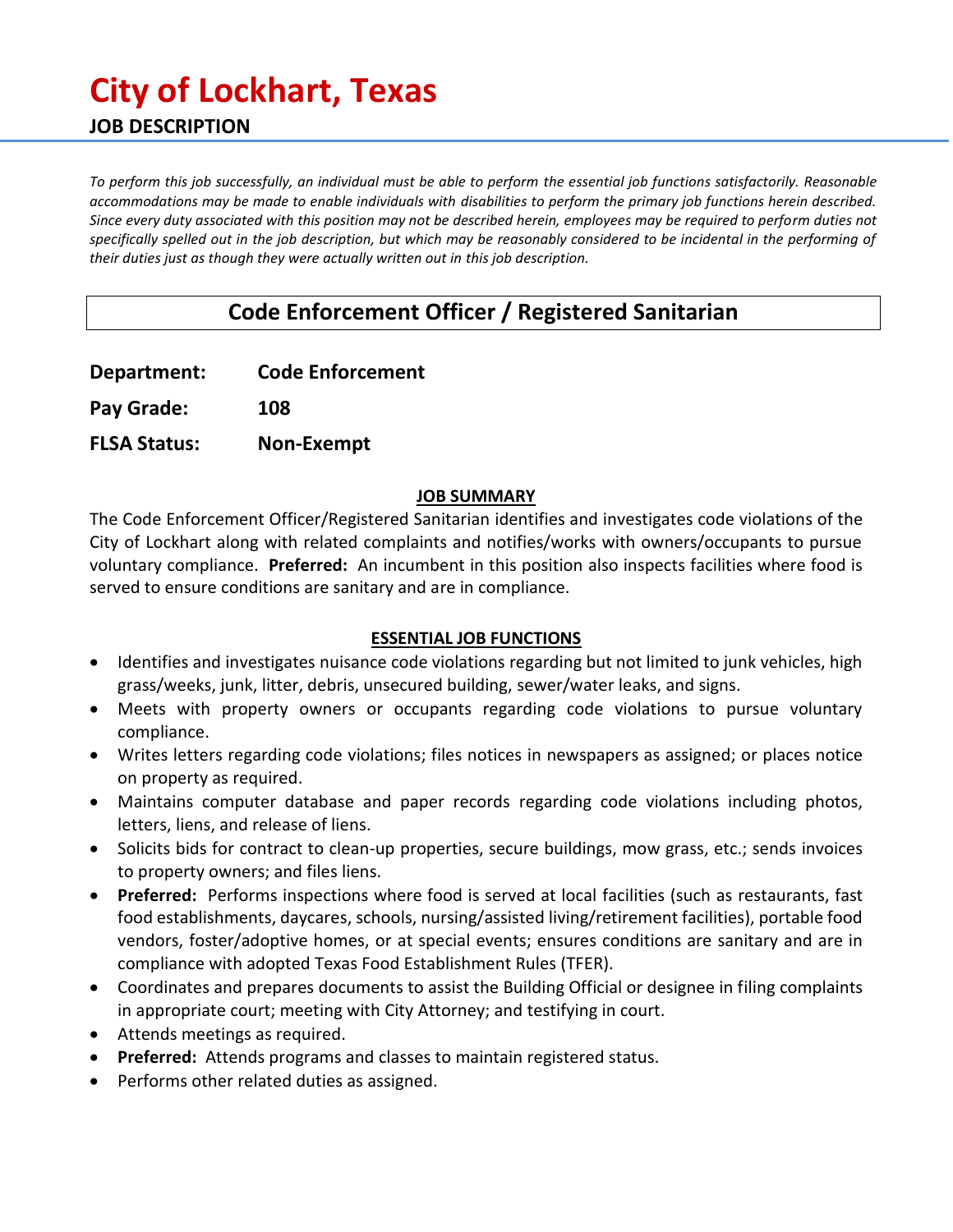## **QUALIFICATIONS**

#### **Education and Experience:**

Requires High School Diploma or equivalent, three (3) years of work experience in Code Enforcement, **preferred** experience as a Registered Sanitarian, or an equivalent combination of education and experience.

# **Licenses or Certifications:**

- **Preferred:** Registered Sanitarian in the State of Texas at time of hire.
- Licensed Code Enforcement Officer (or obtain with one year of hire).

## **Special Requirements:**

- Possess and maintain a valid Texas driver's license with an acceptable driving record.
- Ability to maintain regular, reliable in-person attendance.

# **Knowledge, Skills and Abilities:**

- Knowledge of good customer service techniques.
- Knowledge of City codes and procedures for handling violations.
- Skill in using Microsoft Office and department software.
- Skill in writing clear and concise messages and writing reports/correspondence.
- Skill in providing good customer service.
- Skill in performing basic math computations including addition, subtraction, multiplication, and division.
- Ability to maintain a database.
- Ability to conduct inspections.
- Ability to communicate, both verbally and in writing.
- Ability to deal with the public, skillfully, tactfully, and effectively.
- Ability to work with others.
- Ability to identify and resolve problems.
- Ability to read and interpret plans.

# **PHYSICAL DEMANDS**

The work is medium work. The employee is frequently required to apply 30 pounds of force to move objects. The employee is occasionally required to exert up to 50 pounds of force to move objects. Additionally, the following additional physical abilities are required (Demand Code: C=Continuously, F=Frequently, O=Occasionally, R=Rarely):

| C | Balancing: Maintaining equilibrium to prevent falling while walking, standing, or crouching. |
|---|----------------------------------------------------------------------------------------------|
| 0 | Climbing: Ascending, descending ladders, stairs, and ramps; requiring body agility.          |
| 0 | Crawling: Moving about on hands, knees, or hands and feet.                                   |
| O | Crouching: Bending the body downward and forward by bending leg and spine.                   |
| O | Feeling: Perceiving attributes of objects, such as size, shape, temperature, or texture by   |
|   | touching with skin, particularly that of fingertips.                                         |
|   | Grasping: Applying pressure to object with fingers or palm.                                  |
| F | Handling: Picking, holding, or otherwise working, primarily with the whole hand.             |
|   |                                                                                              |
|   |                                                                                              |